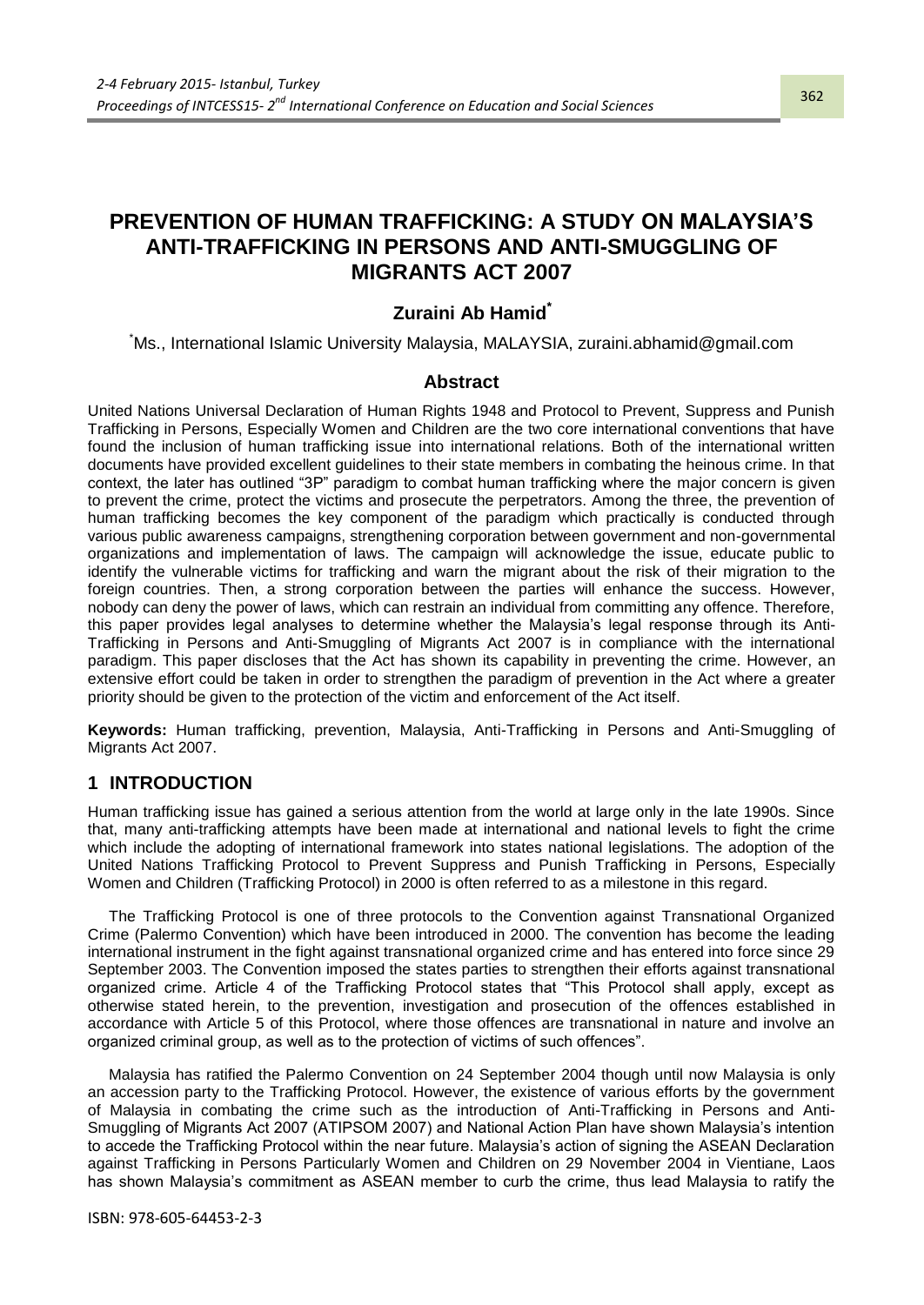protocol. In preparing itself to ratify the protocol, Malaysia should put extra efforts to comply with the need of the protocol.

The Trafficking Protocol has introduced a "formula" approach which is known as "3P" paradigm which aims to prevent human trafficking, protect the victim and prosecute the perpetrator. In this context, the first "P" which aims to prevent the crime has become the principal paradigm. Therefore, this article will carefully examine whether Malaysia"s legal response through it ATIPSOM 2007 has fulfilled the needs of the formula. To achieve this, the Act will be closely studied. This article aims to illuminate the strengths of the Act and to highlight avenues to improve the Act that may lead to legislative reform.

## **2 ANTI-TRAFFICKING IN PERSONS AND ANTI-SMUGGLING OF MIGRANTS ACT 2007**

In Malaysia, the supreme law of the land is the Federal Constitution. However, the Constitution is not clearly expressing the provision related to the trafficking. Before the introduction of the principal Act, the enforcement bodies in Malaysia mainly relied on provisions provided in Penal Code [Act 574], Child Act 2001 and Immigration Act 1959/1963 which lack of human trafficking offence. This situation has urged the Malaysian government to introduce ATISPOM 2007 in response to the international efforts and the reports provided by the Trafficking in Persons by U.S Government since 2001 until now. The pass of the Act by Malaysia's House of Representatives on 10 May 2007 has brought a new light and hope to Malaysia where it will be a significant tool to affect anti-trafficking reforms. The main source of reference for the Act is based on the Trafficking Protocol and the Protocol against the Smuggling of Migrants by Land, Sea and Air.

## **2.1 The Application of Prevention Principle**

The enactment of the Act is a manifestation of the Malaysia's determination to tackle human trafficking issues by having a specific legislation encompassing aspects of prevention, prosecution, care and protection to address the crime of trafficking. The prevention principle is portrayed on the nature of the Act itself where:

#### *2.1.1 Prevention by having a wide scope of application*

Human trafficking is a transnational organized crime which across the border of many countries. They are global in reach where the members of a syndicate might consist of individuals or groups around the worlds. They might expand their business and criminal markets internally and externally. They continue to branch out beyond their traditional parameters by extending their business to new geographic areas as long as there is an opportunity to generate profit. To prevent the crime, the nature of jurisdiction should also extend across the transborder. Therefore, ATIPSOM 2007 has widen its scope of application where it applies to the offences conducted either inside or outside Malaysia, regardless of the nationality or citizenship of the offender. The Act is applicable whether Malaysia is the receiving or transit country, or whether the exploitation occurs in Malaysia, and whether the receiving or transit country is a foreign country but the trafficking in persons starts or transits in Malaysia.

## 2.1.2 *Prevention of Crime by Having "Open Form" of Exploitation*

ATIPSOM 2007 has set out a few forms of exploitation which include sexual exploitation, forced labour or services, slavery or any practice similar to slavery, servitude, any illegal activity or the removal of human organs on its first introduction. In defining the exploitation, Malaysia has taken a step further by introducing the open form of exploitation of "any illegal activities". The open definition has allowed the prosecution to interpret the crime, thus prosecute the traffickers for a new form of exploitation which might exist in future without going through a complex procedure for a reformation.

## 2.1.3 *Prevention of Crime by Punishing All the Potential Perpetrators*

A syndicate of human trafficking may consist more than three members existing for a period of time and acts. Their concern is for committing one or more serious crime. The criminal activities running in the syndicate may be in multiple forms. As for human trafficking, the syndicate includes running other business such as human smuggling, drugs and weapons. This syndicate might be linked to the terrorist group or engaged with pirates. A syndicate from China may have a link with a syndicate at Malaysia and Australia. For example, a victim might be recruited by a syndicate in China, transiting in Malaysia by smuggle, and sold for prostitution in Australia. Therefore, the Act has provide consideration to various offences which have links to each other such as the act of transiting, trafficking and recruiting the trafficking victim.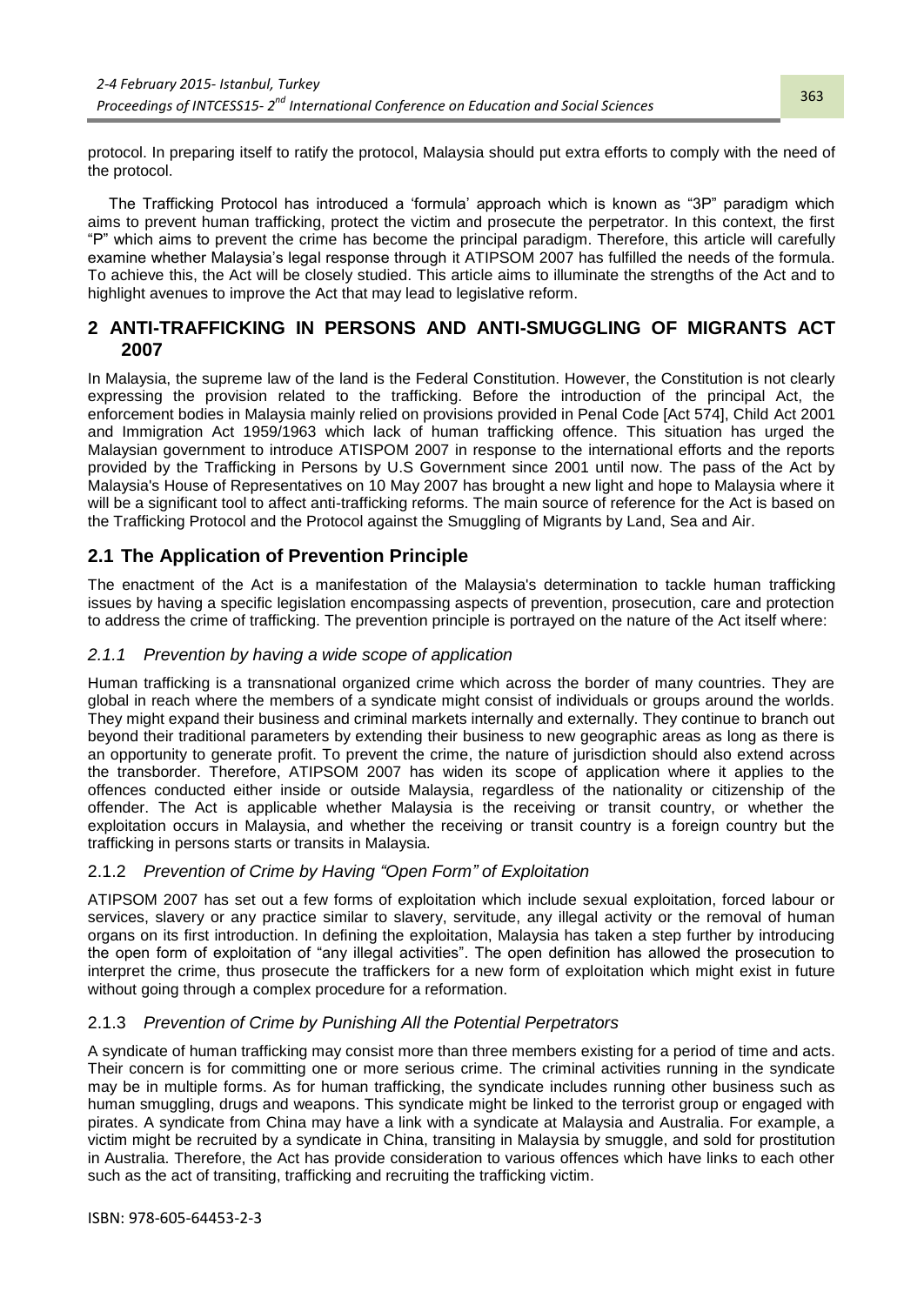#### *2.1.4 The Prevention through Severe Punishment*

The U.S. State Department recommends that the state members should provide at least a maximum of four (4) years" imprisonments, with comparatively longer sentences based on the severity of their actions. In Australia, the offences relating to trafficking in children will carry to a maximum penalty of twenty five (25) years" imprisonment.

As for Malaysia, it provides a maximum life imprisonment of twenty (20) years and fine of RM1 million for the trafficking offence committed in the ATIPSOM 2007. The prosecution successful rate will be one of the criteria that will be looked by the U. S Department in determining the Tier level of the countries in TIP report. The prosecution becomes an indispensable element of the state members to fight the trafficking as what have been set forth in Palermo Convention and TVPA. In this situation, Malaysia has shown its modest overall progress where the number of cases in the investigation and prosecution has increased from 2008 to 2013. Most of the accused persons have received significant punishment for the offence committed under the Act.

There are a few numbers of offences which are frequently committed in Malaysia. They are related to Section 12, Section 13, Section 14, Section 15, and Section 19. All of the punishments can be up to fifteen (15) and twenty (20) years" imprisonment. The punishments provided has shown that ATIPSOM 2007 has fulfilled international standard as what has been recommended by the U. S Department.

#### *2.1.5 Prevention of Crime through Supplemented Acts to ATIPSOM 2007*

In some situations, the trafficking case will be investigated together with or under supplemented Acts which including Immigration Act 1959/63 [Act 155], Malaysian Maritime Enforcement Agency Act 2004 [Act 633], Customs Act 1967 [Act 235], Evidence Act 1950 [Act 56], Court of Judicature Act 1964 [Act 91], Child Act 2001 [Act 611], Penal Code [Act 574], or Prevention of Crime Act 1950 [Act 297]. These supplemented Acts are available in the situations where:

- i) The accused person is a foreign citizen. Therefore, his status in Malaysia must be investigated in accordance with Immigration Act 1959/63.
- ii) The offence committed in ATIPSOM 2007 is committed together with other offence in supplemented Acts.
- iii) The offence which are not governed or proven under the principal Act, but the offence might contributes to trafficking crime or has been committed under the supplemented Acts.

The existence of these supplemented Acts have supported the ATIPSOM 2007 in preventing human trafficking and other criminal acts which leads to the crime or committed outside the trafficking offence. As in the case of Siti Rasyidah, the learned judge found that the offence was proven under Section 56 (1) (d) of the Immigration Act 1959/63 instead of under Section 12 or 14 of the ATIPSOM 2007 after the prosecution failed to prove the element of "exploitation". The conviction and sentence of original charges were struck out and the accused were convicted with Section 56 (1) (d) of the Immigration Act 1959/63 for harbouring illegal immigrant in the premise.

In addition, laws in labour, migrants, partnership and enforcement in Malaysia also have been enhancing the country in combating the trafficking issues. For example, there is a case where the victim is forced to work more than eight (8) hours per day while he works five (5) days per week or no rest day per week are given. As in Malaysia, the act is against the Malaysia Employment Act 1955 and is totally prohibited. Both foreign workers and local citizens should have equal rights where an employer is required to provide salary and benefits package similar to the domestic workers.

Besides, Malaysia has strengthened their laws by having a strict border control on the mainland and coastal areas to prevent any irregular movement entering Malaysia. In this case, the suspect will be subjected to an investigation if the enforcement found that he has committed a criminal act regardless whether he has legal document to enter Malaysia. This power of investigation is entrusted to five (5) enforcement bodies in Malaysia such as Royal Malaysian Police.

#### *2.1.6 Prevention of Crime by Protecting the Victims against the Perpetrators*

The prevention of crime through laws requires a big commitment from the victims since their testimony will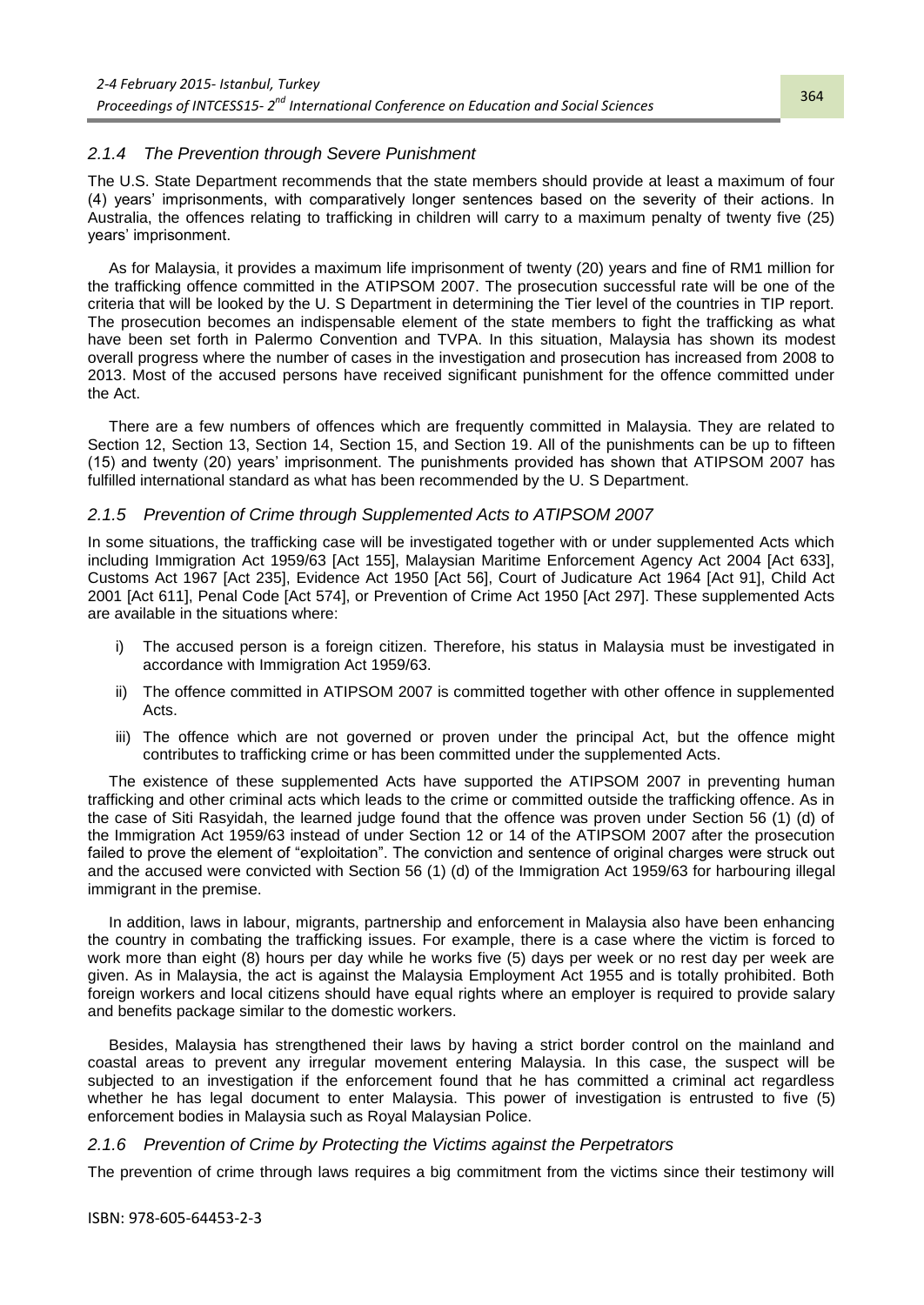help the government to prosecute the perpetrator, thus preventing the crime. Therefore, the standard of proof for the offences committed such as under Section 12 and 14 of ATIPSOM 2007 does not require the victim as a legal immigrant or vice versa. He has the same position with the foreign national who legally enters Malaysia with proper travel documentation and masquerade as tourist or student. In this case, he will be regarded as a victim if it is proved that the committing of the offence is resulted from his exploitation. Only the trafficker will be investigated or charged for the offence committed under the Act. Furthermore, Section 16 of the Act stated that the consent of the victim to be exploited will not be a defense for the accused person for the offence committed under Section 12, 13, and 14 of the Act.

Section 25 further gives immunity to the trafficked victim from any criminal prosecution for his illegality being in Malaysia without any legal document. If the victim is identified as an informer, he will be protected under Section 26 of the Act where his name, address and identity will be concealed, unless the court found that his identity need to be revealed after given some considerations.

Judges in Malaysia suggested that the Act will be more beneficial if the purpose can be served as guidance for the Magistrates since it is regarded as a new enforcement. Even though "the principal duty of a court is to give effect to the intention of the legislature as expressed in the words used by it and no outside consideration can be called in to find that intention", but "for this purpose the court may look to the reasons which led to the passing of the enactment in order to properly gather the intention." (See N.S. Bindra's Interpretation of Statutes, Eight Edition, m.s. 428).

Based on this opinion, it is proved that the purpose of introduction of the Act in which one of them is to prevent the crime should be given priority. Therefore, the protection of victim by the government will contribute to the prevention of crime.

#### *2.1.7 Prevention through Compulsory Enforcement of ATIPSOM 2007 by Enforcement Bodies*

An excellent implementation of the laws of human trafficking is one of the important benchmark for enforcement officers in determining their success in combating the crime. The responsibility to combat human trafficking has been entrusted to five (5) enforcement bodies in Malaysia which the Royal Malaysian Police is handling a majority number of the trafficking cases. The other bodies are the Immigration Department, the Customs Department, the Malaysia Maritime Enforcement Agency and the Department of Labour. Their roles as enforcement officers for human trafficking case are verified by Section 2 of ATIPSOM 2007.

There are few responsibilities of the officers embodied in the ATIPSOM 2007. They are responsible to investigate the case, to ensure the smooth running of the case from the day which a report of trafficking offence is lodged till the end of day which the case is dissolved. This responsibility includes to save and protect any potential exploited victim. Prompt action should be taken once they received information, complaint or report regarding the victimisation.

All the five (5) enforcemenet bodies have established their own special units to handle the human trafficking cases. The members of the units are those who can be regarded as the experts and knowledgeable persons in the trafficking cases. Other than enforcing Malaysia legal framework on human trafficking, they are also focusing on having extensive training, cooperation, meeting and utilisation of latest technologies. In 2013, it has been reported that (248) government officers from Royal Malaysian Police, Maritime, Immigration and Labour Department received specialized training related to anti-trafficking. Besides, more than (500) enforcement officers attended numerous additional trainings in the year. All the five (5) bodies have good cooperations in sharing of manpower, knowledge and expertise. These are among the examples showing their commitment in combating human trafficking issues as required by the ATIPSOM 2007.

#### **3 CONCLUSION**

The discussion has shown that Malaysia has capability in preventing human trafficking through its legal framework. Its legislative and policy have been proven to be very effective tools in preventingting the crime and they have empowered the enforcement officers in taking action to combat the issue which has threatened the world security. However, there is still a need a further research and improvement in Malaysia legal framework. For example, the absent definition in ATIPSOM 2007 on the forms of exploitation has caused hardship to enforcemment officers and prosecution in understanding the crime. In most of the cases,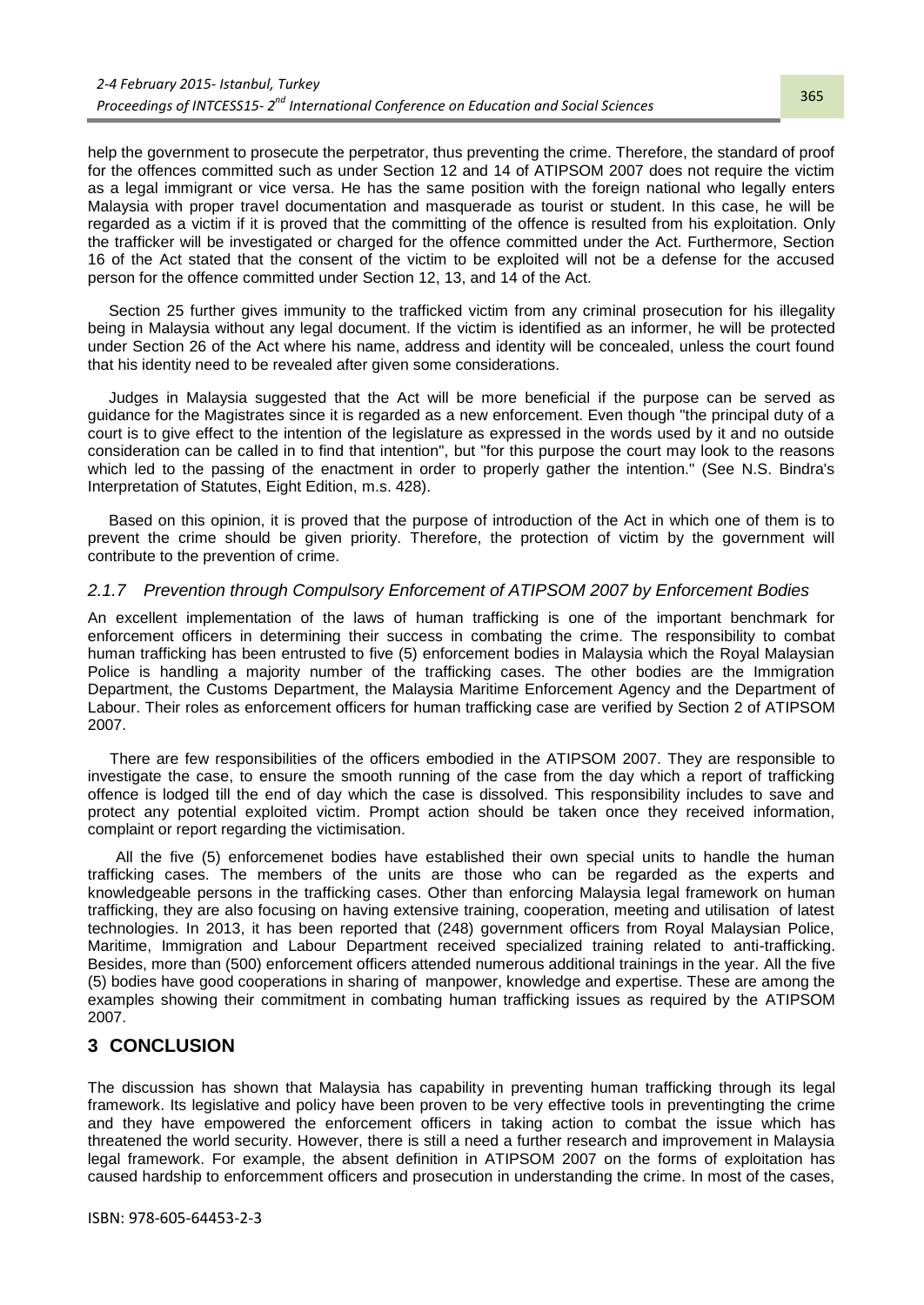they need to cross-refer to other legislation. This has led them to have their own interpretation which might be erroneous. The officer from the Labour Department of Malaysia would refer to the definition given by International Law Organization in Forced Labour Convention, 1930 (No. 29) in defining "forced labour". As for the prosecution, they would interpret the Act by referring to the other law books or Malaysia Interpretation Act 1948 and 1967. In regards to this,, Australia is more advance than Malaysia. This is resulted from a comment in TIP report in 2012 which has urged for some amendments to Australia's legislation to ensure the trafficking crimes are defined in all forms of trafficking in line with UN TIP Protocol 2000. Australia has introduced its Crimes Legislation Amendment (Slavery, Slavery-like Conditions and People Trafficking) 2013 which amended the Criminal Code Act 1995 by inserting separate offences relating to forced labour, forced marriage, organ trafficking and harbouring a victim. Some definitions on a few forms of human trafficking are given in the Act itself including "slavery" and "forced labour".

Besides, just by having a good legal framework is insufficient without a strong coordination and action among the enforcement bodies. The prevention approach in the Act is seem not effectively prevent the crime when the latest TIP report 2014 produced on 20 June 2014 has downgraded Malaysia to Tier 3 from the previous standing of the Tier 2 Watch List for its failure in complying with Trafficking Victims Protection Act of 2000 minimum standard. Malaysia now is not in an ideal position which it is facing sanction from the U.S government where the latter may withhold or withdraw non-humanitarian and non-trade-related foreign assistance to Malaysia. The reports further detailed out that the major criteria which contribute to Malaysia"s position in Tier 3 in 2014 are due to its laws and policy with regards to trafficking victim and ineffectiveness of enforcement officers in combating the crime. In response to that, Malaysia should not totally depending on its prevention laws but the attention also must be given to the protection of trafficking victims and law enforcement to enhance Malaysia"s position in TIP report, thus curbing the heinous crime.

## **4 ACKNOWLEDGEMENT**

This research was financially supported by the International Islamic University Malaysia (Grant NO. IIUM/202/C/1/1/AT297).

## **REFERENCE LIST**

Anti-Trafficking In Persons and Anti-Smuggling of Migrants Act 2007 (Act 670).

Australia Criminal Code Act of 1995.

Criminal Procedure Code [Act 593]

Criminal Code Amendment (Slavery and Sexual Servitude) Act 1999 (Cth).

Fredette, K. (2009). Revisiting the UN Protocol on Human Trafficking: Stricking the Balances for More Effective Legislation. 17 Cardozo Journal of International and Comparative Law 101, 103.

Immigration Act 1959/63 [Act 155]

- Milivojevic, S., & Segrave, M. (2010). Responses to Sex Trafficking: Gender, Boarder and Home. Edward Elgar Publishing Ltd. 45.
- Ministry of Internal Security. (2008). The Vienna Forum (United Nations Global Initiative To Fight Human Trafficking) Vienna, Austria 2008. Retrieved from http://www.ungift.org/docs/ungift/pdf/vf/statements/Malaysia.pdf
- New Straits Times Online. (2014). Wisma Putra disappointed over US Trafficking in Person report 2014. Retrieved from http://www.nst.com.my/node/5250
- PP v Nam Oithanthip [2008] 5 CLJ 285
- Protocol to Prevent, Suppress and Punish Trafficking in Persons, Especially Women and Children, Supplementing the United Nations Convention Against Transnational Organized Crime, G.A. Res. 25, annex II, U.N. GAOR, 55th Sess., Supp. No. 49, at 60, U.N. Doc. A/55/49 (Vol. I) (2001).
- Royal Malaysian Police. (2013). Organised Crime: Government Initiatives, Laws and Investigation of Human Trafficking in Person and Smuggling of Migrants in Malaysia. Paper presented at International Conference on Trafficking organized by World Youth Foundation, Malacca.